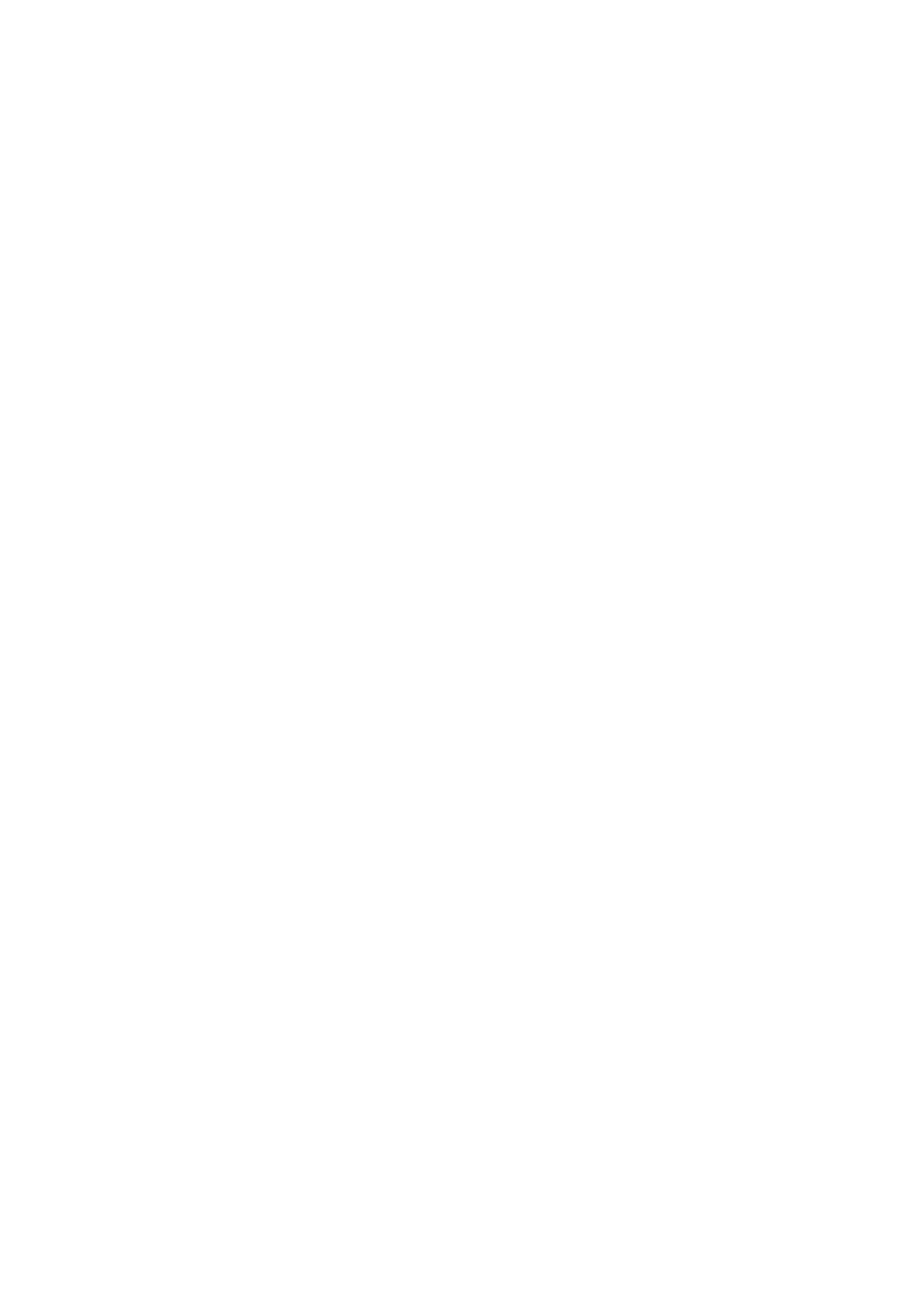#### **Introduction**

Horticulture New Zealand (HortNZ) thanks the Select Committee for the opportunity to submit on the Water Services Bill and welcomes any opportunity to discuss our submission.

The Water Services Bill ('Bill') responds to the current situation whereby "*the current drinking water regulatory system is failing to provide necessary assurances that drinking water supplies across New Zealand are safe and reliable"* (as quoted in the Departmental Disclosure Statement), largely in response to recommendations from the Havelock North Drinking Water Inquiry. HortNZ understands it to be part of a broader package of three waters reforms, including the establishment of Taumata Arowai who will have the responsibility of administering the regulatory regime in the Bill.

This submission focuses on the likely implications for the horticulture industry, based on HortNZ's review of the Water Services Bill, and provides comment on specific sections or clauses of the Bill. Particularly our submission seeks to highlight the broad impacts this Bill will likely have and raise matters which the Select Committee may wish to consider further.

#### **Background to HortNZ**

HortNZ was established on 1 December 2005, combining the New Zealand Vegetable and Potato Growers' and New Zealand Fruitgrowers' and New Zealand Berryfruit Growers Federations.

HortNZ advocates for and represents the interests of 5000 commercial fruit and vegetable growers in New Zealand, who grow around 100 different crop types and employ over 60,000 workers. Land under horticultural crop cultivation in New Zealand is calculated to be approximately 120,000 hectares.

The horticulture industry value is \$6.39 billion and is broken down as follows:

| <b>Industry value</b> | \$6.39bn  |
|-----------------------|-----------|
| Fruit exports         | $$3.5$ bn |
| Vegetable exports     | \$0.7bn   |
| <b>Total exports</b>  | \$4.2bn   |
| <b>Fruit domestic</b> | \$0.88bn  |
| Vegetable domestic    | \$1.28bn  |
| <b>Total domestic</b> | \$2.19bn  |

It should also be acknowledged that it is not just the economic benefits associated with horticultural production that are important. The rural economy supports rural communities and rural production defines much of the rural landscape. Food production values provide a platform for long term sustainability of communities, through the provision of food security. The essential service that horticulture provides has been further highlighted through the Covid-19 response.

HortNZ's purpose is to create an enduring environment where growers thrive. This is done through enabling, promoting and advocating for growers in New Zealand.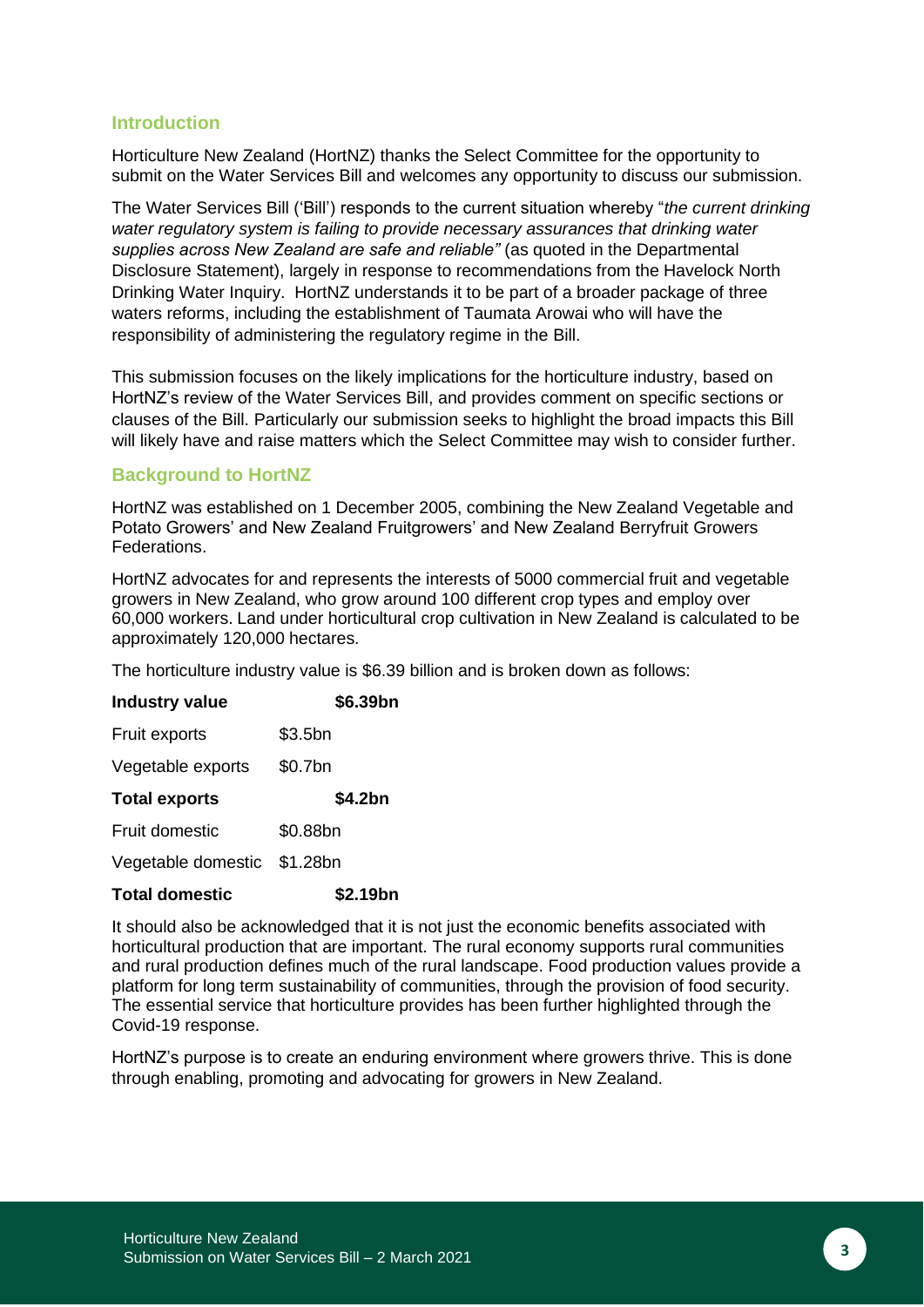## **Executive Summary**

HortNZ supports the underlying premise of the Bill, of providing a framework for a system that delivers safe drinking water, in the interests of public health. It is important the underlying legislation provides both a robust system, but one that recognises (and provides for) the range of scales and types of drinking water supplies which will be captured by this regulation.

We support the integration of the requirement to give effect to Te Mana o te Wai, consistent with freshwater regulation. As producers of healthy food, we support moving towards a system which improves the resilience and health of water for people.

The definitions of 'domestic self-supply' and 'drinking water supplier' will mean that there will be a large number within rural communities, including growers, that will be 'drinking water suppliers and have functions under the Bill/Act (Table 1). For many, the Bill represents a substantial shift in obligations. The Bill also represents a significant step change in the obligations of irrigation schemes around the country - many of which support horticultural land uses and which may have not been established for a drinking water function, but have evolved to fulfil this role over time.

The framework proposed in the Bill will add an additional layer of regulation for many growers, at a time when there are many other regulatory changes occurring.

The comments this submission makes on the Bill are made in the context of ensuring that the new framework is as workable as possible, enables a supported transition for rural suppliers and that duties under the Bill are proportional to the varying scale of water supplies in New Zealand.

Maintaining proportionally in the duties that apply is critical. The requirements and duties on supplier need to be commensurate to risk and reflect the scale of 'supply'. It is important that there remains a degree of flexibility and common sense within the framework – so that it does not become 'too hard' to supply water beyond your own home in rural communities, as this could lead to social and community welfare issues in rural communities.

A summary of HortNZ's specific submissions on the clauses of the Bill is provided in Table 2.

The implementation of the requirements in the Bill/Act and the support and guidance provided for (particularly small) water suppliers will be critical. This submission provides comments on key aspects which we consider will be important for implementation of the Act – including the need for guidance, templates and building on existing structures.

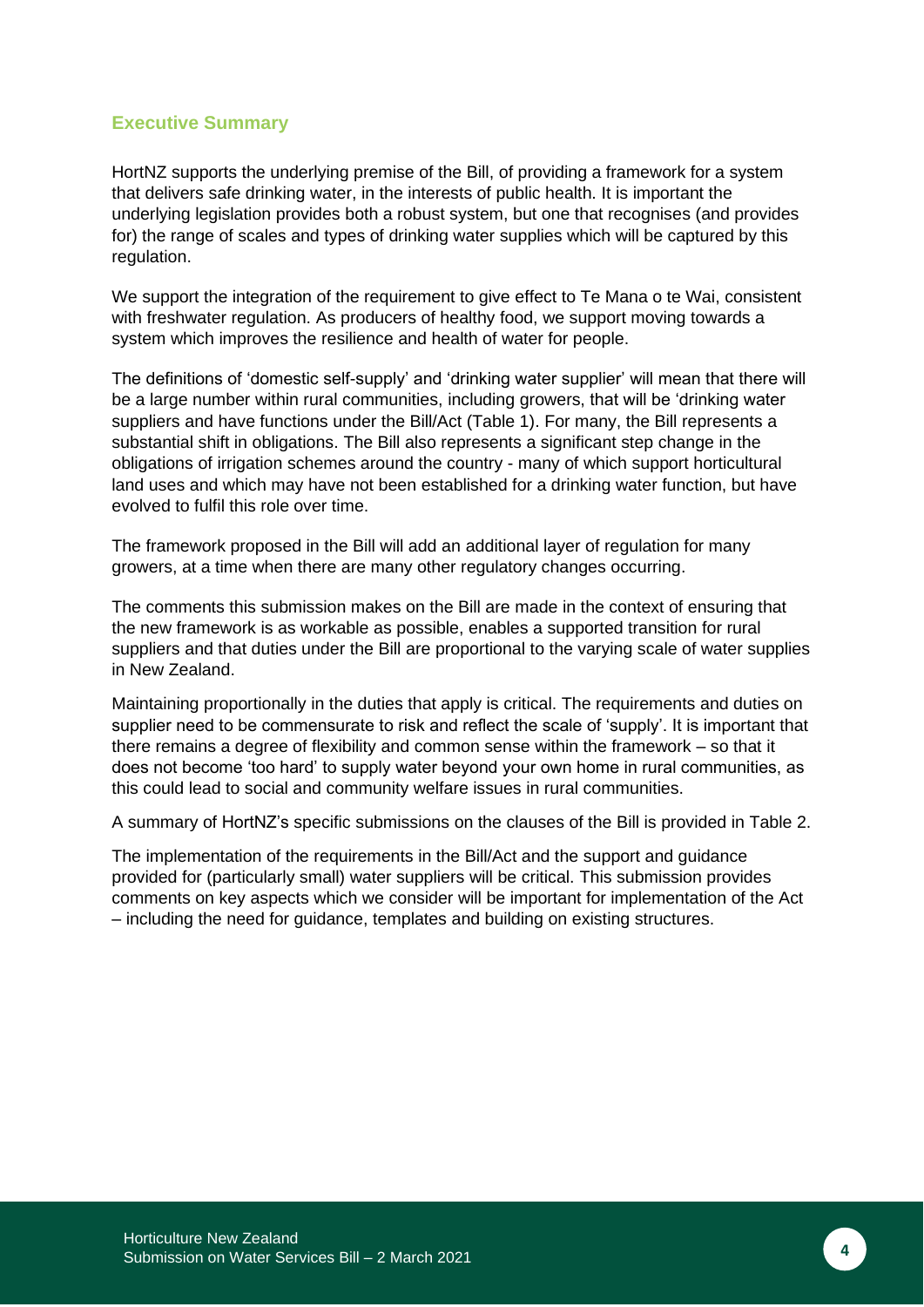## **Comments on the Water Services Bill**

## **Purpose of the Act (Bill)**

## *Proportionality of the Bill*

HortNZ notes that the intention of the Bill is to create a framework that is proportionate to the risk, scale and complexity of each drinking water supplier – we support this intent, the degree to which this is achieved is largely dependent on the regulations, and tools such as 'acceptable solutions' and templates, which are created by Taumata Arowai. In our view, maintaining a reasonable sense of proportionally is an important part in making sure that the impacts of this new framework are not unreasonable.

• Retain clause (c), relating to regulation being proportionate to the scale, complexity, and risk profile, as part of the purpose of the Bill in *Subpart 1 - Purpose and Overview.*

#### *Capability*

There will be significant variance in the scale, capacity and capability of 'drinking water suppliers' under the Water Services Bill. Capability building – through all levels of the system (e.g. not only at the local authority level, but also down to rural people e.g. a grower with a bore that supplies their packhouse) – will be critical to the successful implementation of this framework.

• Retain clause (d), relating to building capability, as part of the purpose of the Bill in *Subpart 1 - Purpose and Overview*.

Capability should be viewed not only in terms of the capability of the professional sector to provide services relating to water infrastructure and water safety, but also at the level of enabling practical on-the-ground solutions for everyday New Zealanders (and growers) who will likely find themselves a 'drinking water supplier' under this Bill.

#### **Meaning of 'Drinking Water'**

HortNZ seeks to clarify that fruit and vegetable wash water is not considered 'drinking water' as this is already addressed by the Food Act 2014.

For additional clarity, HortNZ seeks to specifically exclude irrigation water and water used for the commercial washing of fruit and vegetables prior to sale from the definition of 'drinking water'.

• Amend Section 6 'Meaning of drinking water' to add: *'to avoid doubt, does not include any water used by animals or for irrigation purposes that does not enter a dwelling house or other building in which water is drunk by people or in which other domestic and food preparation use occurs, and excludes the washing of fruit and vegetables prior to sale'*.

## **Meaning of 'drinking water supplier', 'drinking water supply' and 'domestic selfsupply'**

The way in which a 'drinking water supplier' and 'drinking water supply' are defined is critical to the scope and implications of the Bill – as all drinking water suppliers have duties under the framework proposed. All drinking water suppliers – with the exception of 'domestic self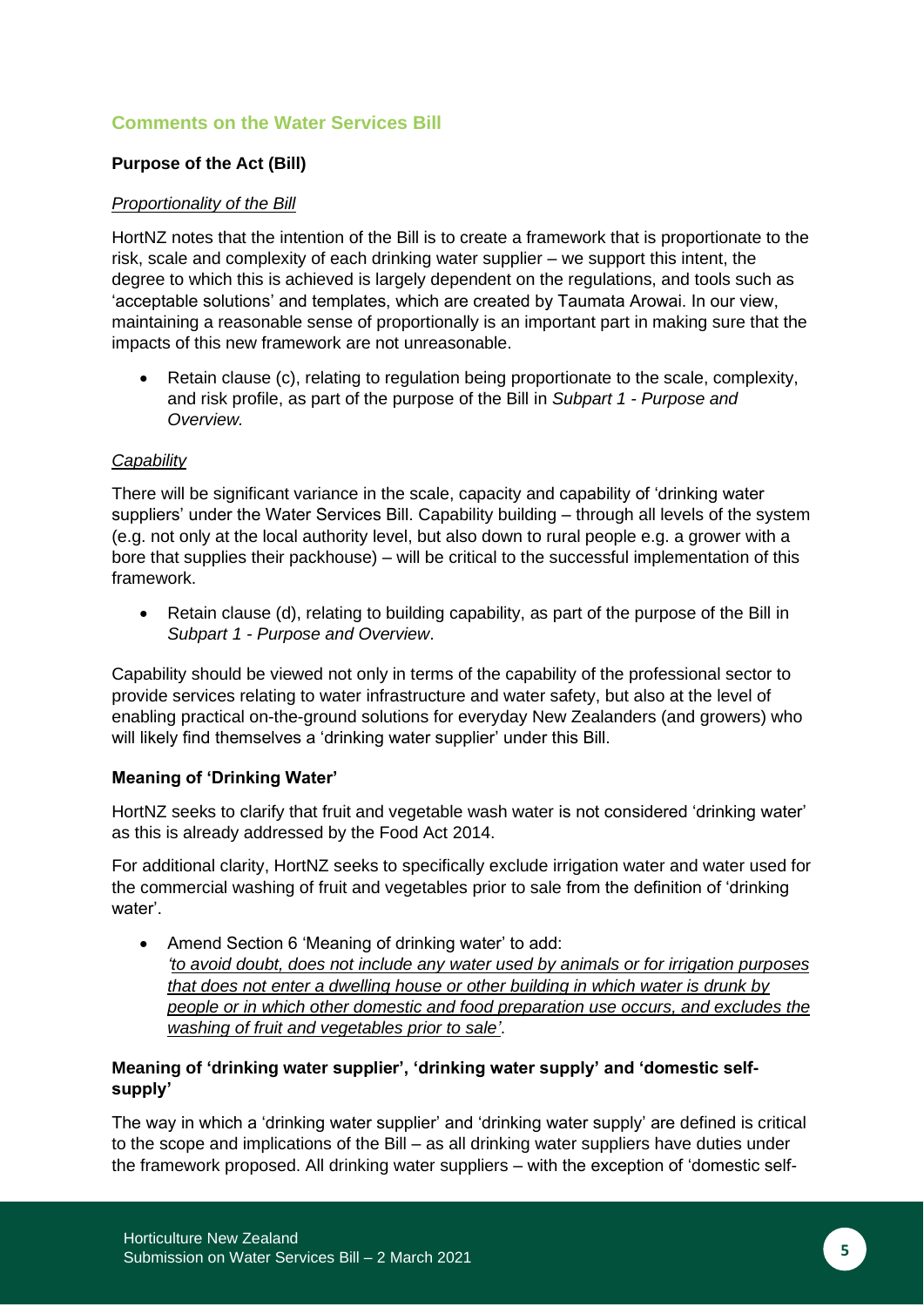suppliers' – have duties under this framework (that are more significant than the existing Health Act framework for drinking water) and as a consequence, the Bill will pick up a large number of additional 'drinking water suppliers'.

The definition of 'domestic self-suppliers' is such that it will have a very limited application in reality, we expect that it is likely that few rural properties will fit into this category.

#### Groups likely to be drinking water suppliers under the Bill/Act

There will be a large number of cases in the horticultural sector where growers do not fit within the 'domestic self-supplier' category – but might also be supplying drinking water on a very small scale (and only on their property). **[Table 1](#page-6-0)**, includes scenarios that might occur within the horticultural industry. It demonstrates that the Bill will have wide-reaching implications for those who live and work rurally; many growers and/or packhouses will find themselves 'drinking water suppliers'.

We note that in all cases set out in Table 1, we consider that there is an equal imperative as a domestic self-supplier, to provide safe water that themselves and staff will be consuming.

In practice, there is likely to be very little difference between Example H (one bore services house and accommodation) and Example I (separate bores for house and accommodation) – however the earlier would be considered a drinking water supplier. This highlights that there will be many cases in rural locations where inadvertently people will now be 'drinking water suppliers'.

As a result, some water sharing arrangements may be disincentivised. Disincentivising sharing water infrastructure is likely to be economically inefficient, and may incentivise a greater number of shallow bores which may have increased environmental effects on hydraulically connected surface water. In these instances, unreasonably onerous requirements could have detrimental impacts. It is important that there is a common sense, capacity building approach taken by Taumata Arowai.

We are concerned about the potential scale of requirements for 'suppliers' which are of a similar scale to a domestic self-supplier. It may be appropriate to provide an exemption in these instances (i.e. where akin to domestic self-suppliers).

• Consider amending the definition of 'domestic self-supply' to include rural properties which may include multiple farm buildings (up to a defined scale) with one water source. Or consider providing an exemption for this situation.

#### Structure of businesses in the rural sector

In addition, in the rural sector there is a complex set up of trusts, land holding companies, equity farming, share farming, leases etc. (for example, a farm is owned by a family trust, of which the grower is a shareholder employee of the company which leases the house off the trust).

From our reading of the Bill, we do not interpret that this will impact on whether someone might be a domestic self-supply (e.g. Example E in Table 1) and that it instead is related to the exclusive supply of water from one source.

However, this may be a relevant consideration for Taumata Arowai in terms of duties under the Bill and who is the 'operator', or 'owner' of a supply.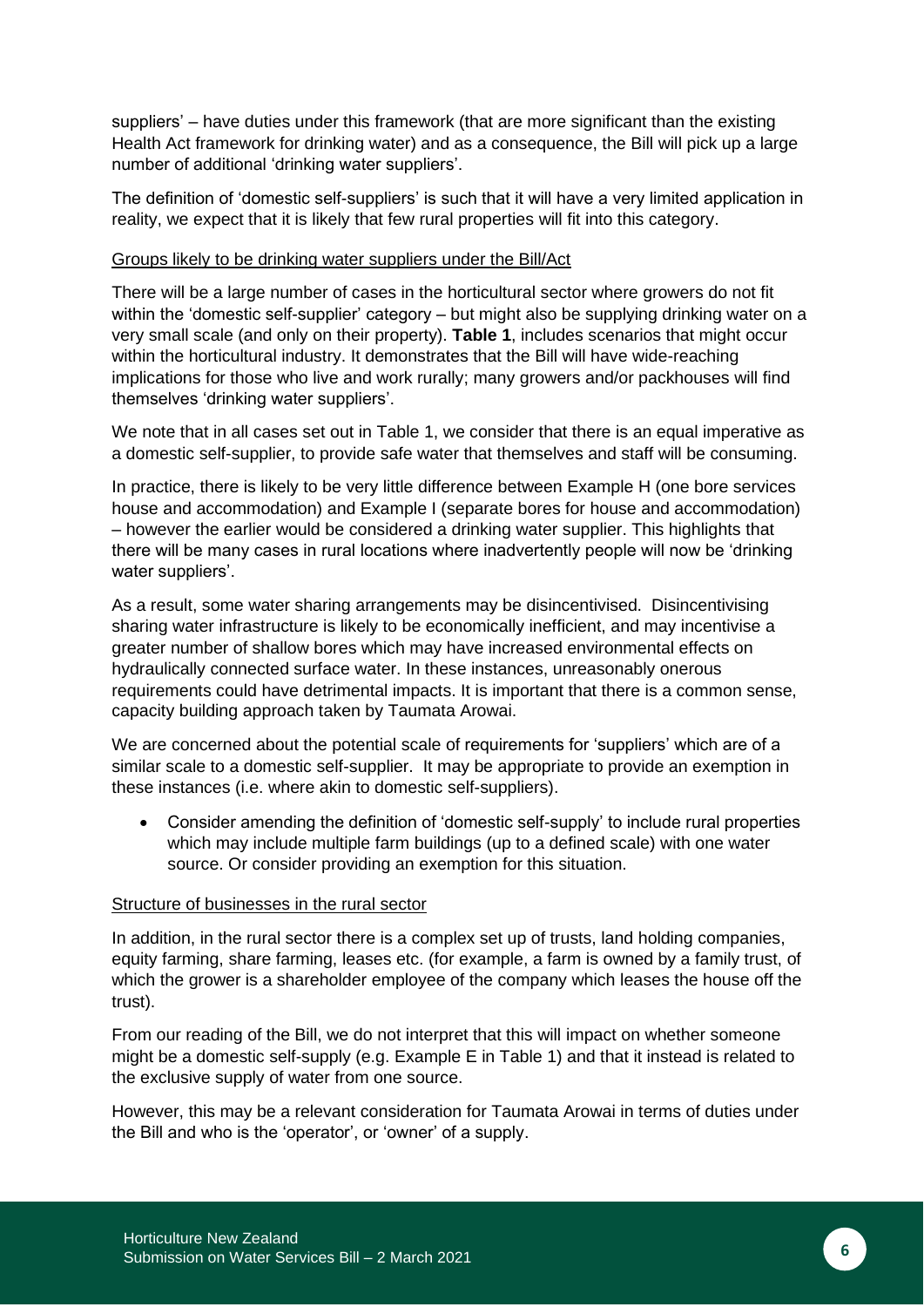<span id="page-6-0"></span>*Table 1 Drinking water supplier scenarios*

|    | <b>Example</b>                                                                                                                                                                                            | <b>Interpretation of the Bill</b>                                                                                                                                                                                                                                  |
|----|-----------------------------------------------------------------------------------------------------------------------------------------------------------------------------------------------------------|--------------------------------------------------------------------------------------------------------------------------------------------------------------------------------------------------------------------------------------------------------------------|
| А. | Grower has their own water supply<br>(e.g., bore) that supplies their own<br>house only.                                                                                                                  | Domestic self - supply.                                                                                                                                                                                                                                            |
| B. | Grower has their own water supply<br>(e.g., bore) that supplies their own<br>house and also is used on-farm (e.g.<br>irrigation)                                                                          | Domestic self-supply.<br>(On the assumption that irrigation water is<br>not 'drinking water' or used for drinking)                                                                                                                                                 |
| C. | Farm /orchard buildings which include<br>drinking water (e.g. tearoom/staff<br>room)<br>(or situation where a grower with bore<br>that services their house and their                                     | Drinking water supplier - therefore,<br>bound by the duties of the Bill.                                                                                                                                                                                           |
| D. | packhouse)<br>Grower has their own water supply<br>(e.g., bore) that supplies their own<br>house and seasonal worker<br>accommodation facility for some part of<br>the year.                              | Drinking water supplier - therefore,<br>bound by the duties of the Bill.                                                                                                                                                                                           |
| Е. | Grower has their own water supply<br>(e.g., bore) that supplies their own<br>house.<br>Separate bore supplies Seasonal<br>Worker Accommodation.                                                           | Each individually considered a domestic<br>$self-supply.$<br>(NB: refer to discussion above about<br>regarding legal structure of farm businesses<br>- it is our interpretation that this is not<br>dependent on ownership of the supply cf.<br>user of the water) |
| F. | Two properties share water supply<br>from same bore.                                                                                                                                                      | Drinking water supplier - therefore,<br>bound by the duties of the Bill.<br>(Who is the 'drinking water supplier'<br>dependant presumably on whose property<br>which the infrastructure is located).                                                               |
| G. | During a time of drought – water is<br>shared with neighbours.                                                                                                                                            | Section 34 applies if unplanned (which we<br>consider a drought to be) and the supply is<br>temporary - refer to specific commentary on<br>this clause.                                                                                                            |
| Η. | Grower has their own water supply<br>(e.g., bore) that supplies their own<br>house.<br>On the same property, a separate bore<br>supplies Seasonal Worker<br>Accommodation (that is a single<br>dwelling). | Each individually considered a domestic<br>$self-supply.$<br>(Note: we consider seasonal worker<br>accommodation to be within the definition of<br>a domestic dwelling – as it is principally<br>used for residential purposes, ).                                 |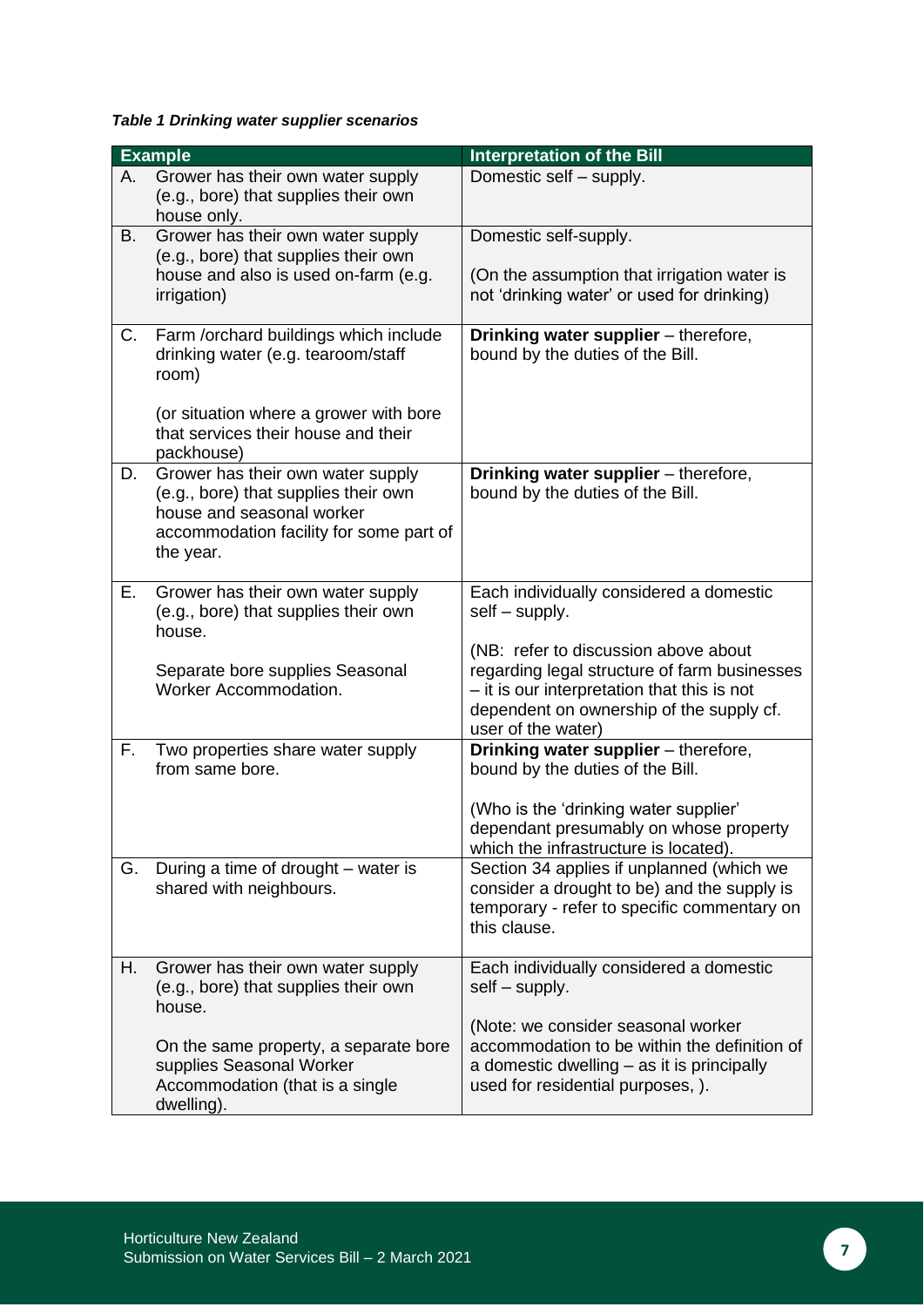#### *Impact on irrigation schemes*

HortNZ is also aware that the proposed Bill will have some significant implications on a number of irrigation schemes – which in many cases were primarily established to provide irrigation water however either knowingly or not are also used for drinking water.

There will be a number of irrigation schemes affected in different ways, for example:

- Water storage/ reticulated schemes that have been established with the purpose of providing irrigation water, as well as water for drinking (as part of the intent of the scheme).
- Irrigation schemes that clearly state in their water supply agreements that water is not for potable supply – however individuals chose to use that water as drinking water.
- Irrigation schemes where the water is used both for domestic supply as well as irrigation, but has end point treatment.

HortNZ supports the submission of Irrigation New Zealand seeking:

- Clarity around the definition of the roles/duties under the Bill/Act between primary and secondary drinking water suppliers (where they do not supply direct to consumers) and direct drinking water suppliers, and a further definition be added to make this distinction.
- To provide situations when a drinking water supplier who are entities, such as irrigation schemes, who supply water to domestic users where is not another supply available and the territorial authority has approved the supply of untreated water, to contract out duties and functions (such as implementing effective end-point treatment) under the Bill/Act to the territorial authority.

#### **Effect and interpretation Te Mana o Te Wai**

We support integration across NPSFM, by using the same definition for Te Mana o Te Wai. However what Te Mana o Te Wai means in this context will need to be fleshed out more, in terms of its practical application and the duties of drinking water suppliers. We understand this will be developed through Taumata Arowai's Māori Advisory Group.

There is opportunity for linkages into the NPSFM values setting processes (particularly for larger supplies).

It would be useful to clarify how the exemptions provided for under Clause 64 of the Bill are consistent with giving effect to Te Mana o Te Wai.

In HortNZ's opinion Te Mana o Te Wai is an integrating framework, that does provide for an overall judgement approach to achieving the Te Mana o Te Wai hierarchy of obligations overall, rather than requiring at all times and in locations, the health of freshwater is prioritised over the essential human health needs of people.

#### **Part 2 – Subpart 1 Duties of drinking water suppliers**

#### *To supply safe drinking water*

An expectation to provide safe water for drinking, is not in our view unreasonable. In addition, requirement to notify Taumata Arowai in situations where there is a reasonable likelihood that a supplier's drinking water is or may not be safe will enable Taumata Arowai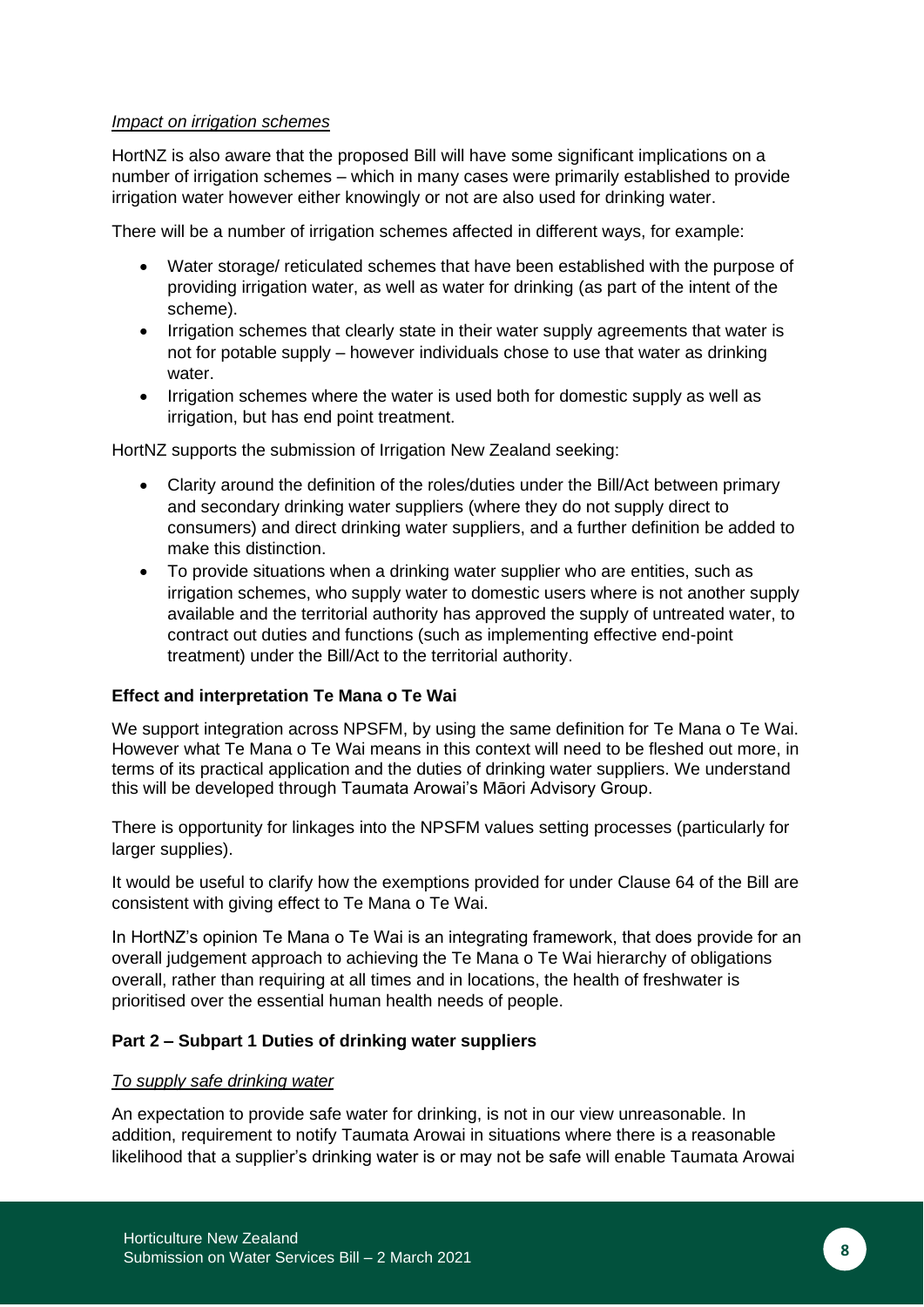to have a more well-informed picture of drinking water in New Zealand and also provide support to drinking water suppliers.

However, it is important that there is an efficient, easy to use process for drinking water suppliers to notify and receive support from (keeping in mind that there will be a number of are 'everyday' people with a bore on their rural property who will be inadvertently 'drinking water suppliers' under the Bill – see Table 1 above), including:

- Clear guidance for small drinking water suppliers, that makes it clear when they might need to take action to fulfil their duties (e.g. situations where notification of Taumata Arowai is required, information reporting requirements etc).
- A clear and easy way to notify and communicate with Taumata Arowai.

#### *To comply with drinking water standards*

It is a reasonable expectation to comply with drinking water standards (up to the point of supply). However, as expressed above, it is important that there is appropriate proportionality for aspects such as monitoring obligations and liability. The requirements and duties on supplier need to be commensurate to risk.

#### *To register supply*

Registration of drinking water suppliers will assist Taumata Arowai in their role – including being able to provide support and capability building. However, as noted elsewhere in this submission, HortNZ seeks a greater transitional period for unregistered suppliers who will come under a new framework.

#### *To take reasonable steps to supply aesthetically acceptable drinking water*

Support the use of the language of 'take reasonable steps' – recognising that the aesthetic values are not safety related.

#### *To provide sufficient quantity of drinking water*

In general, for drinking water supplies, the provision of sufficient water 'to support the ordinary drinking water needs' is an expectation which aligns with public health outcomes and expectations of a 'drinking water supplier'.

This however may be an uneasy fit in situations outside of the local authority networks, where a system may not have been established for the purpose of providing drinking water however is being used for that purpose by the community.

This also has an interface with the RMA framework:

- A number of 'drinking water suppliers' that come under the new regime will not necessarily be of a scale that requires resource consent (many plans include a permitted activity rule for small volumes).
- Other users (e.g. those which may use one bore for their domestic supply as well as irrigation for example) will likely have a resource consent which enables them to take a specified amount of water. These consents may include reducing or ceasing takes at minimum flows or levels.
- Section 14 (Restrictions relating to water) of the RMA enables fresh water to be taken or used for 'an individual's reasonable domestic needs'.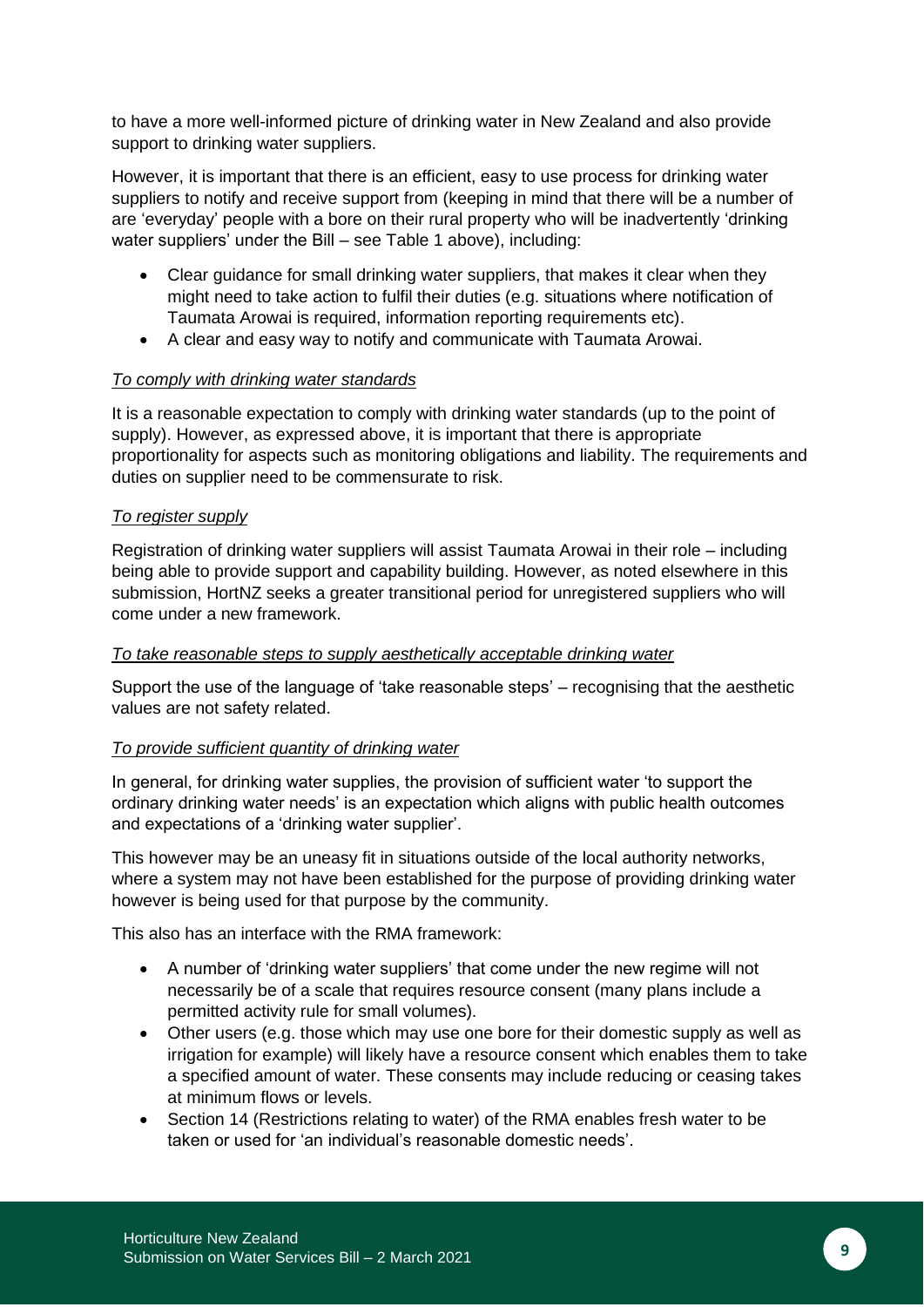Compliance rules setting prescribing the quantity of drinking water or a formula for determining the quantity of drinking water that is sufficient to support the ordinary drinking water needs of consumers will likely need to factored into resource consent processes.

We note that Section 64 of the Bill grants Taumata Arowai the ability to grant exemptions to the requirements Part 3 of the Resource Management Act in a drinking water emergency – we support this being built into the Act.

## **Subpart 2 – Drinking water safety plans**

An owner of a drinking water supply is required to have a drinking water safety plan.

Clause 31 states that a drinking water safety plan must be proportionate to the scale and complexity of, and the risks that relate to, the drinking water supply – we support this requirement being clearly expressed in the Bill.

To enable effective and efficient (and proportionate) implementation of the Bill it will be very important, especially for small rural suppliers, that there is guidance and templates in place to enable drinking water safety plans to be prepared by landowners.

The Regulatory Impact Statement mentions example of food control plans as way of managing requirements for smaller suppliers – allowing people to build template or custom plans based on their needs. An approach that is streamlined with other requirements, to make compliance for small suppliers possible, will be important.

It is also important the Taumata Arowai has enough time to establish these tools before regulatory requirements come into force.

#### *Multi-barrier approach*

Clause 31 requires that drinking water safety plans include a multi-barrier approach, which as an approach will:

- Prevent hazards entering raw water
- Include physical treatment to remove 'particles, pathogens, and chemical and radiological hazards'
- Disinfection to 'kill or inactivate pathogens' and maintain the quality of water in the reticulation system

We seek clarification as to whether chlorination will be a requirement of supplies where there is end point treatment? Or would they otherwise require an exemption to be granted by Taumata Arowai.

It would be potentially uneconomic and inefficient (and also potentially undesirable) to chlorinate an entire supply if part or the majority was being used for irrigation purposes.

Chlorine is important for the fertility of soils being a nutrient for crops. Excessive chlorine can be toxic for plants; however we understand that at the levels typical of a municipal supply that there is not typically an issue for plant growth.

## **Clause 34 unplanned supply of drinking water**

The 'unplanned supply' of drinking water is likely to be a common occurrence in rural New Zealand during dry periods.

The impact of a new regime has the impact to be especially profound in areas such as Northland, where there are lower socio-economic rural areas with a high proportion of small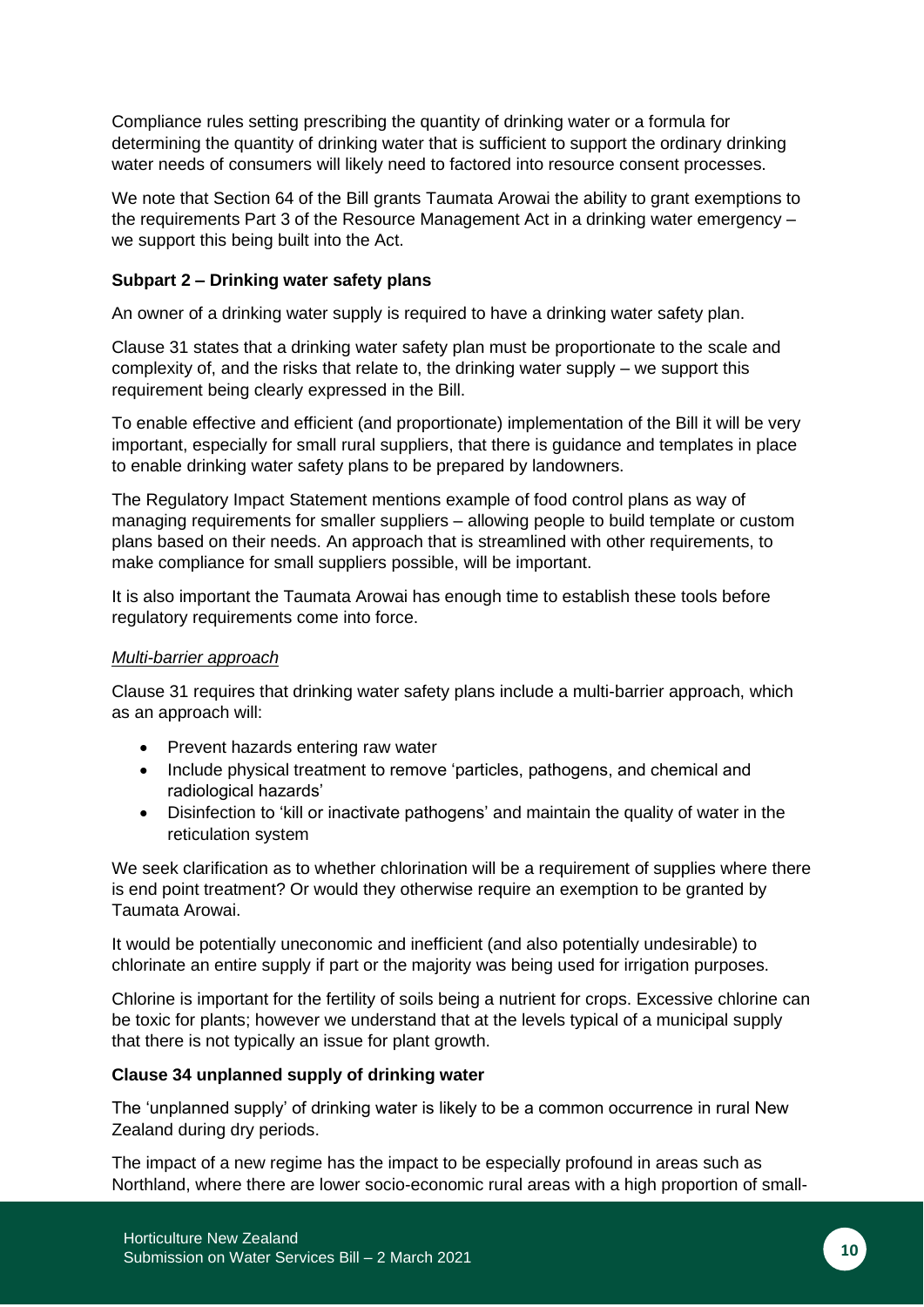scale drinking water supplies. There are situations where individuals rely on collective good to support the vulnerable in the community.

For example, the situation of a grower with a small farm water supply from a well for their property, providing four neighbours (on small lots with rainwater supply) during periods of droughts, due to long waits for additional water from a water tanker (and in some cases limited ability to afford to source more water). This situation has been encountered numerous times (i.e. where these neighbours were completely reliant on this supply during a dry period). This situation is not unique in Northland; we understand there are numerous small-scale schemes which provide critical support to domestic water users over dry period where there are no other alternatives.

It is important that situations like this are not prevented, or prevented by overly onerous requirements; it would be unreasonable for example to require chlorination or other such requirements of drinking water suppliers.

Clause 34 sets out the requirements for the supply of drinking water on an unplanned basis – we support there being provision to enable this (provided the administration requirements are not unreasonably onerous/ there is an easy-to-use system in place).

HortNZ support the inclusion of the language 'as far as reasonably practicable' with regard to compliance with sections 21 and 22 – as this recognises that the situation by virtue of being unplanned cannot expect the full duties of a drinking water supplier to apply.

We seek confirmation that water-sharing in a drought situation would be considered definition of 'unplanned' in Clause 34, to ensure that situations – such as the one described above – would be captured.

#### **Subpart 4 – Consumer complaints**

Many water suppliers under this framework may not have a typical 'consumer' relationship – compared to that of being supplied water from a local authority network. As above, it would assist if templates and guidance were developed that consider the full range of rural scenarios which may occur, to avoid inefficient ad hoc approaches.

The requirement to 'establish, maintain, and administer a consumer complaints process' and report annually to Taumata Arowai on its consumer complaints process does not necessarily reflect the scale of some operations (which may be for example supply of water to their house and a packhouse).

#### **Subpart 5 – Source water**

#### *Source water management plan*

The requirement to prepare a source water management plan is likely to be more challenging for small suppliers – for example those whose supply is on their property but to more than a single domestic dwelling, or who operate a small supply in a voluntary capacity.

The ability/capability for Council to contribute information about risks to source water may be challenging given the number of drinking water suppliers (depending on how this information is provided).

Further clarity could be added as to the intent around the expectation to 'have regard' to values identified through NPSFM that relate to source freshwater body.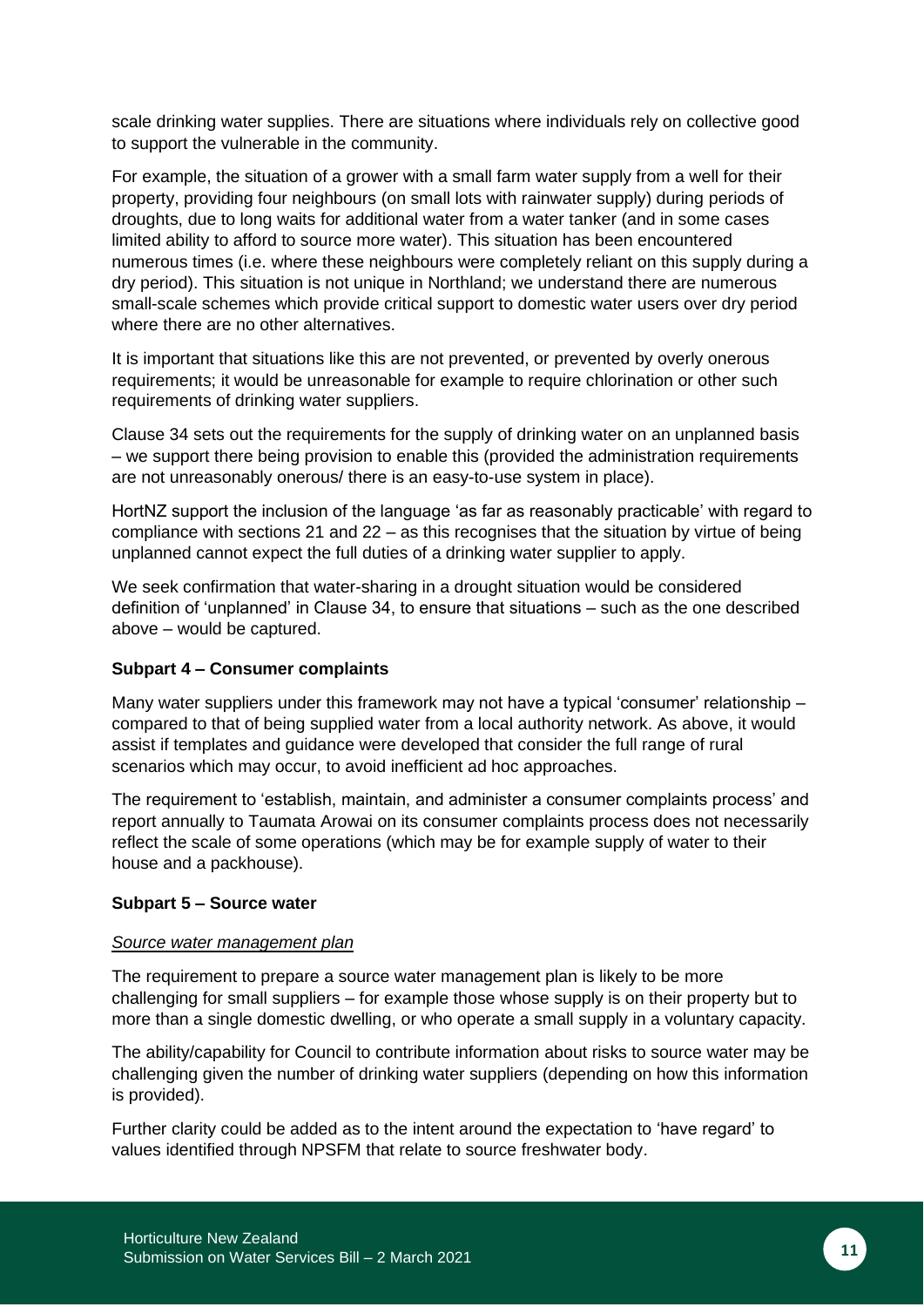#### *Suppliers to monitor source water quality*

There is a requirement to monitor water at the abstraction point (and report monitoring to Taumata Arowai).

Clause (2) states that '*Compliance rules issued under section 48 may specify the monitoring requirements for source water that are proportionate to the scale and complexity of each drinking water supply and any known risks or hazards to the source of a drinking water supply'*.

It is critical that source water management plans are relative to scale and risk – template and guidance will be required to support implementation.

There is a requirement for drinking water supplier to monitor at the point of abstraction – this will likely be an additional requirement for some, we consider it necessary to consider:

- Whether in very small supplies, there should be a compulsory requirement to monitor source water/ how often source water is required to be monitored – if there end point treatment is provided.
- Challenges with monitoring may occur particularly in remote rural environments without easy access to labs.

#### **Subpart 6—Standards, rules, directions, and other instruments**

#### *Acceptable solutions and verification methods for drinking water*

Support acceptable solutions being a means of demonstrating compliance – there will need to be a range that cater for varying circumstances.

(We note that exposure drafts have been released, however that these are not currently open to formal consultation).

A consultation process when Taumata Arowai is developing standards, rule or other instruments (such as acceptable solutions) is important and should remain as part of the Bill – as provided for in *Section 52 Taumata Arowai consultation requirements.*

Acceptable solutions should also look to, as much as practicable, aligned with existing practice – rather than additional requirements (where not necessary). For example, Zespri GAP requires growers to test non-town supply water from the water source, or the way in which food safety regulations can be administered through GAP schemes such as NZ GAP.

#### **Subpart 7—Drinking water supply register**

Should fees or levies be introduced (by regulation), these should be proportionate to scale and not be unreasonable for small suppliers.

#### **Subpart 8—Exemptions to requirements on drinking water suppliers**

#### *Exemption from duties of a drinking water supplier*

HortNZ supports the ability for exemptions to be granted, where the circumstances are warranted.

There is limited detail in the Bill on the process for seeking/ establishing exemptions – including whether these have to be by application from an individual, or whether they may also be initiated by Taumata Arowai.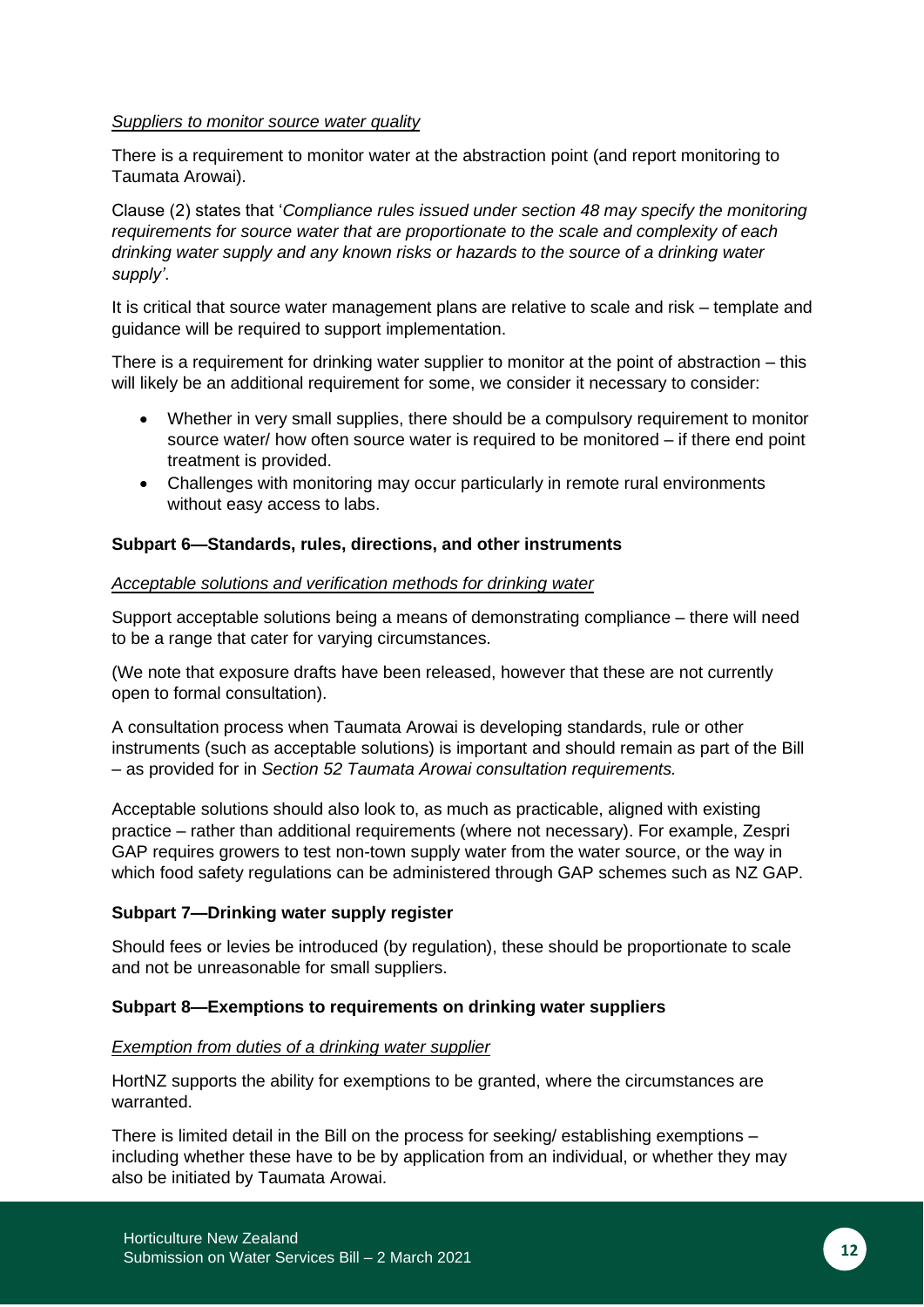For the exemption examples provided in the Bill, e.g. "*A set of farm buildings on a bore water supply might be exempted from requirements, on the condition that it samples and tests the bore water on a quarterly basis and the exemption is notified to the relevant territorial authority for inclusion on the land information memorandum relating to the farm*." – it should be clear how these are carried through into the legislative framework.

Further clarity on whether an exemption might be sought on an individual basis, or a class exemption would be useful.

#### **Subpart 10—Authorisations**

The details of authorisation of operators, and required skills, qualifications, experience will be set in regulations by Taumata Arowai, however it will be important that these are set at an appropriate scale (in terms of the scale of supply which requirements may apply to e.g. it may be appropriate to have different requirements for supplies servicing <25 people) – otherwise it may make it unfeasible for rural water supplies to operate.

The capacity building role of Taumata Arowai will be important as there is likely to be a significant number of 'drinking water suppliers that did not previously have duties under the Health Act.

## **Subpart 11—Laboratory accreditation and testing**

The expectation that laboratories are accredited is reasonable – however access to facilities in rural communities will need to be a consideration of Taumata Arowai.

#### **Part 3 Enforcement and other matters**

We note that the level of liability and penalties under the Bill are substantial – we urge the Select Committee to consider the penalties on voluntary very small-scale operators should be akin to those who undertake their duties in a professional capacity.

#### **Monitoring and reporting on environmental performance of wastewater and stormwater networks**

The Bill introduces new national-level reporting, monitoring and advisory functions for waste water and stormwater – including compilation of information, setting of environmental performance standards to be reported against, reporting on performance and promotion of good practice.

HortNZ supports the functions proposed for Taumata Arowai in respect of stormwater and wastewater, particularly in this it will assist in painting a better picture about the contribution of these networks to water quality outcomes in catchments.

#### **Part 5 Amendments to the Local Government Act 2002**

We urge further consideration as to how this might work in practice – for small rural supplies particularly – if local authorities were obliged to take over the management and operations of a 'drinking water service'.

We also note concerns with regard to irrigation schemes and the management of this infrastructure in a situation where a local authority was obliged to provide the drinking water service.

#### **Schedule 1 Transitional, savings, and related provisions**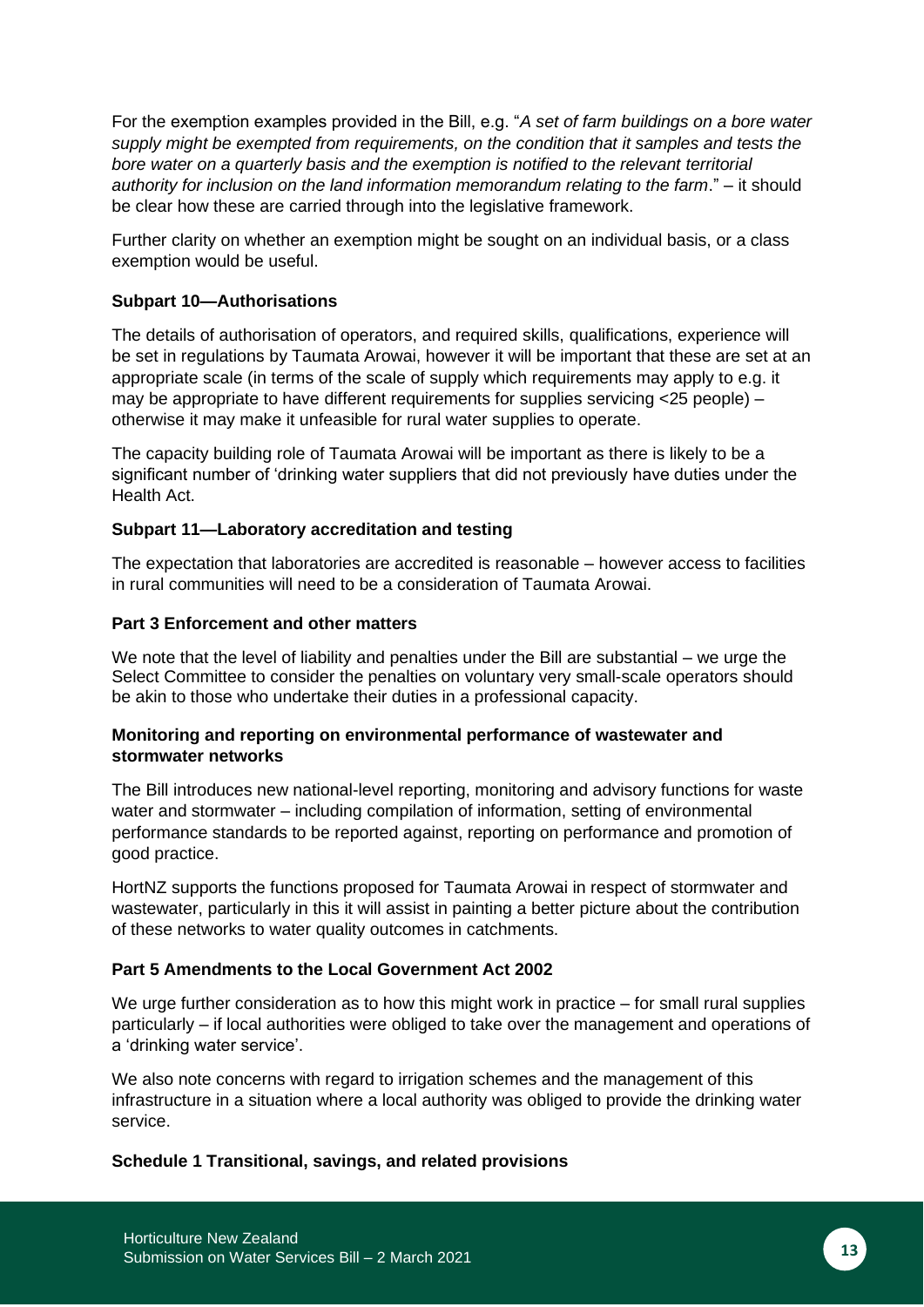#### *Transitional Arrangements*

The Bill will require a significant step-change in water supply in New Zealand, particularly for rural communities. It is important that there is sufficient time and support in place to enable this.

The Bill includes transitional arrangements which provides 12 months for unregistered suppliers to register their drinking water supply (existing registered suppliers are carried over). The 'unregistered suppliers' category will be expansive – and capture a large number of small property scale rural drinking water supplies that have not previously been subject to requirements.

HortNZ is concerned that there will be too many new drinking water suppliers to register in the first year and that this will put a strain on the system, which will be newly establishing/just established.

The Bill also provides that, for drinking water safety plans – those supplying ≥500 for at least 60 days per year, must provide Taumata Arowai with a drinking water safety plan within 1 year of commencement, otherwise suppliers must provide Taumata Arowai with a drinking water safety plan within 5 years of commencement.

A suitable phase-in time, given the significant changes, is critical for successful implementation, especially with a new agency and the large number of small rural suppliers who face a lot more requirements.

HortNZ considers that the transitional period needs to be more nuanced, recognising that there will be significant work to be done at the local authority scale and to enable Taumata Arowai to collaboratively work with suppliers to build capability and resources.

- Amend the date for registration with Taumata Arowai for unregistered suppliers (i.e. those that have not required registration under the existing regulations) to 24 months, to enable more time for the necessary systems and support to be established.
- Clarify obligations relating to other matters in the Bill other than drinking water supply plans – during the transitional period. E.g. are drinking water suppliers (of less than 500) required to undertaken monitoring in the first 5 years?

#### **Schedule 2 Amendments to enactments**

#### *Amendments to the Resource Management Act 1991*

The Bill includes adding a new section (104G) requiring consideration of effects of activities on drinking water.

#### 104G Consideration of activities affecting drinking water supply source water

When considering an application for a resource consent, the consent authority must have regard to-

- the actual or potential effect of the proposed activity on the source of a  $(a)$ drinking water supply that is registered under section 54 of the Water Services Act 2020; and
- any risks that the proposed activity may pose to the source of a drinking  $(b)$ water supply that are identified in a source water risk management plan prepared in accordance with the requirements of the Water Services Act 2020.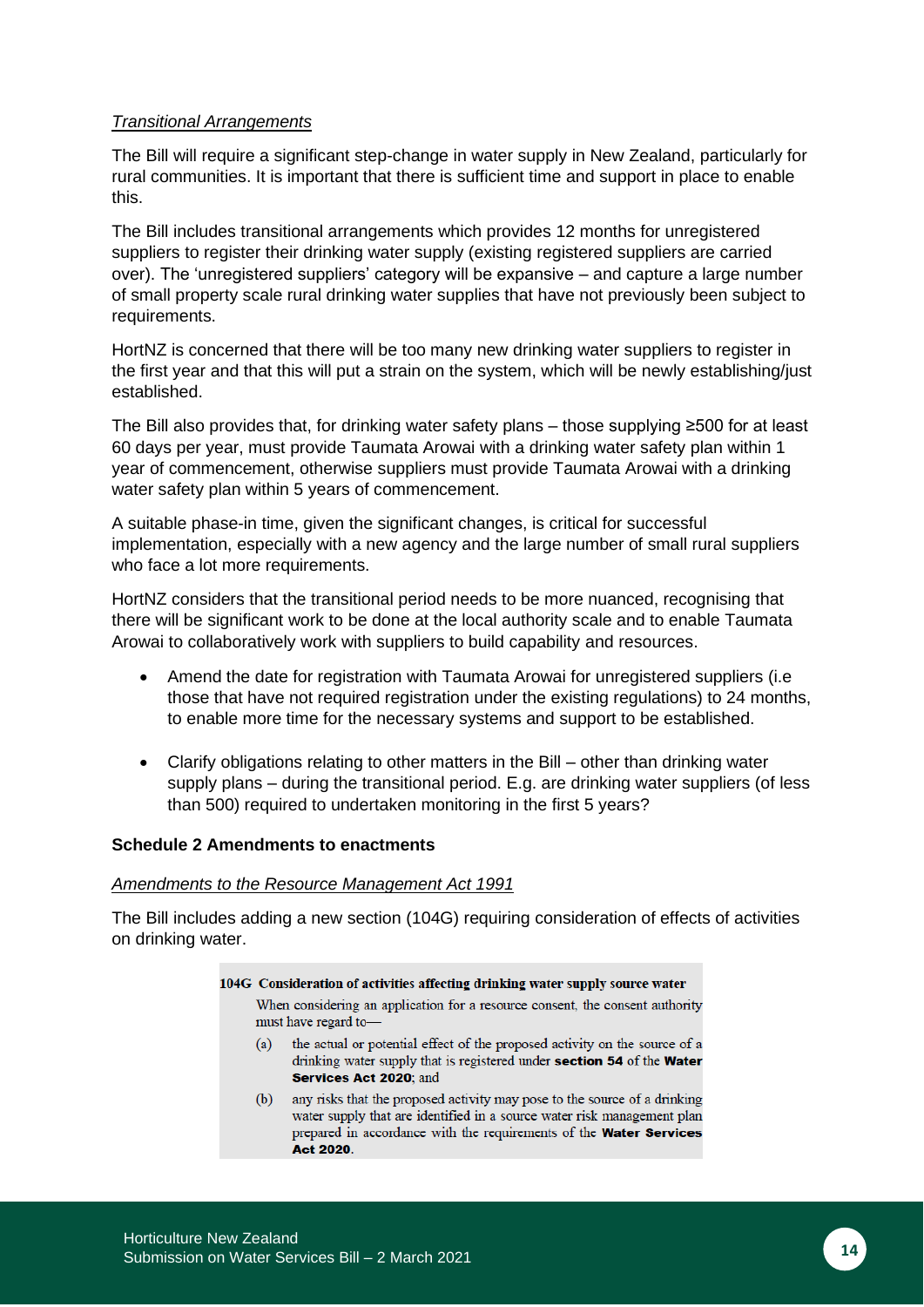This is a blanket requirement that applies to all resource consent applications (land use, subdivision, discharge, water etc.).

It is unclear where the burden of assessment falls on the Council or applicant. We also consider that the new section to be reasonably broad in its application.

• HortNZ seeks to clarify the relationship between new drinking water supplies and the renewal of consents for existing activities, that have the potential to impact on drinking water supplies.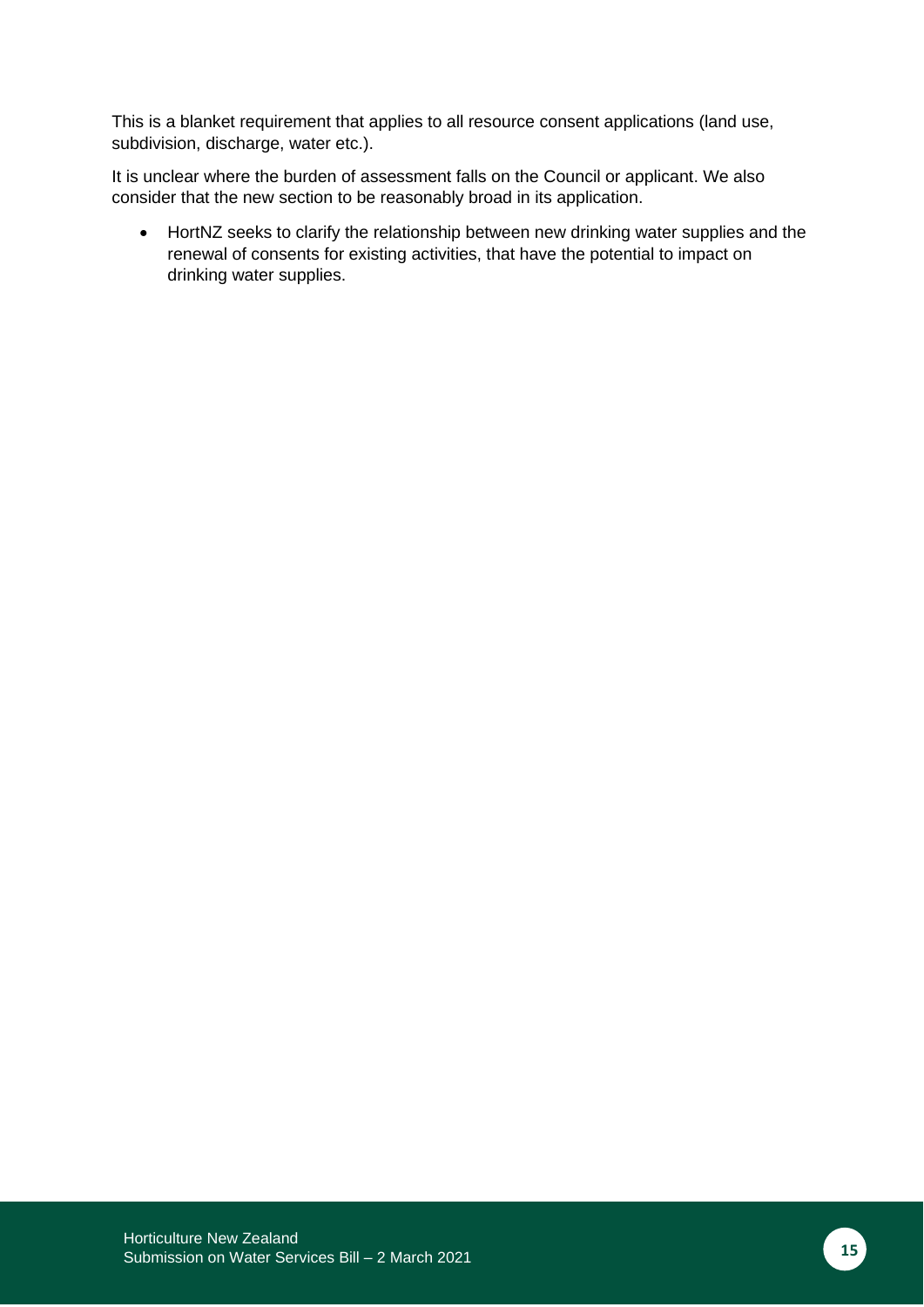## **Summary of outcomes sought by this submission:**

#### *Table 2: Comments on the Water Services Bill*

| <b>Section of the Bill</b>                                                               | Summary of HortNZ's submission/outcome sought:                                                                                                                                                                                                                                                                                                                                                                                                                                                                                                                                                                                                                                                                                          |
|------------------------------------------------------------------------------------------|-----------------------------------------------------------------------------------------------------------------------------------------------------------------------------------------------------------------------------------------------------------------------------------------------------------------------------------------------------------------------------------------------------------------------------------------------------------------------------------------------------------------------------------------------------------------------------------------------------------------------------------------------------------------------------------------------------------------------------------------|
| 3 Purpose of this Act                                                                    | <b>Retain clause (c)</b> and in general the expectation throughout the Bill that duties (e.g., drinking<br>water safety plans) are undertaken in a manner proportionate to the scale and complexity of,<br>and the risks that relate to, the drinking water supply.<br><b>Retain clause (d), in relation to building capability.</b>                                                                                                                                                                                                                                                                                                                                                                                                    |
| 6 Meaning of drinking water                                                              | Amend the 'Meaning of drinking water' to add:                                                                                                                                                                                                                                                                                                                                                                                                                                                                                                                                                                                                                                                                                           |
| 9 Meaning of domestic self-supply and<br>domestic dwelling                               | to avoid doubt, does not include any water used by animals or for irrigation purposes that does<br>not enter a dwelling house or other building in which water is drunk by people or in which other<br>domestic and food preparation use occurs, and excludes the washing of fruit and vegetables<br><u>prior to sale'</u> .<br>Consider amending the definition of 'domestic self-supply' to include rural properties which<br>may include multiple farm buildings (up to a defined scale) with one water source. Or consider<br>providing an exemption for this situation.<br><b>Confirm that ownership structures</b> common in rural business (e.g. trusts, leasing) do not<br>impact on what is considered a domestic self-supply. |
| New definition/ distinction between<br>primary and secondary drinking water<br>suppliers | HortNZ support Irrigation NZ's submission seeking a definition be added to distinguish between<br>suppliers of water direct to consumers, compared to those suppliers who supply raw water to<br>another supplier (i.e not direct to a consumer).<br>(And that there be clarity provided regarding the duties under the Bill/Act between primary and<br>secondary drinking water suppliers (where they do not supply direct to consumers)).                                                                                                                                                                                                                                                                                             |

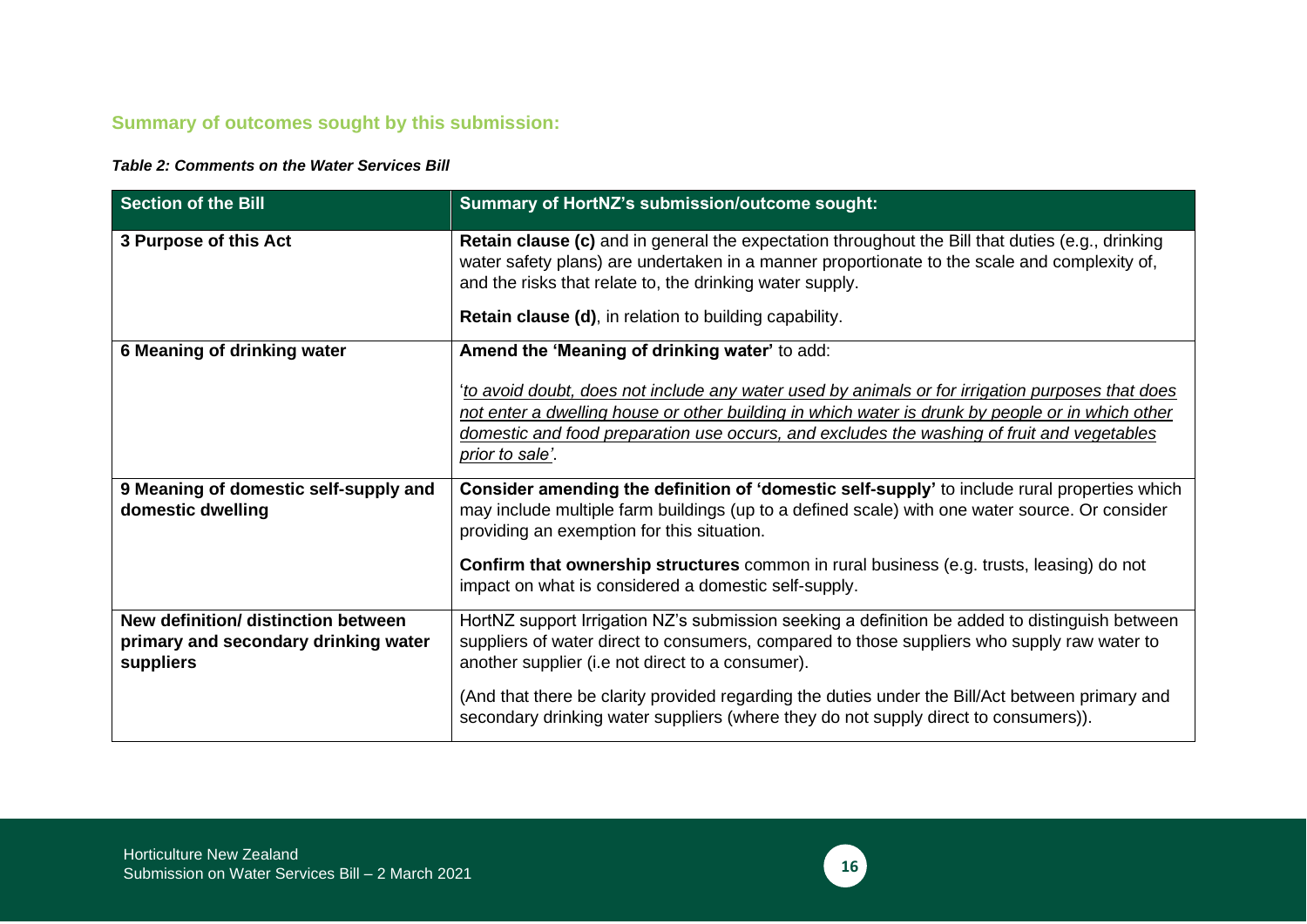| 14 Effect and interpretation of Te Mana<br>o te Wai<br>24 Duty to take reasonable steps to | HortNZ support integration across NPSFM, by using the same definition for Te Mana o Te Wai.<br>However what Te Mana o Te Wai means in this context will need to be fleshed out more, in<br>terms of its practical application and the duties of drinking water suppliers.<br>It would be useful to clarify how the exemptions provided for under Clause 64 of the Bill are<br>consistent with giving effect to Te Mana o Te Wai.<br>Retain the phrasing 'take reasonable steps' - recognising that the aesthetic values are not |
|--------------------------------------------------------------------------------------------|---------------------------------------------------------------------------------------------------------------------------------------------------------------------------------------------------------------------------------------------------------------------------------------------------------------------------------------------------------------------------------------------------------------------------------------------------------------------------------------------------------------------------------|
| supply aesthetically acceptable<br>drinking water                                          | safety related.                                                                                                                                                                                                                                                                                                                                                                                                                                                                                                                 |
| 31 Drinking water safety plans                                                             | Clarification as to whether as part of a multi-barrier approach, chlorination will be a<br>requirement of supplies where there is end point treatment? Or would they otherwise require an<br>exemption to be granted by Taumata Arowai (or whether this can instead be managed through<br><b>Acceptable Solutions)</b>                                                                                                                                                                                                          |
| 34 Unplanned supply of drinking water                                                      | Retain provisions for unplanned supply. HortNZ support the phrasing 'as far as reasonably<br>practicable' with regard to compliance with sections 21 and 22 – as this recognises that the<br>situation by virtue of being unplanned cannot expect the full duties of a drinking water supplier<br>to apply.<br>We seek confirmation that water-sharing (e.g., amongst neighbours) in a drought                                                                                                                                  |
|                                                                                            | situation would be considered definition of 'unplanned' in Clause 34.                                                                                                                                                                                                                                                                                                                                                                                                                                                           |
| <b>Subpart 5 Source Water - 42 Source</b><br>water risk management plans                   | Seek further clarity on the expectation to 'have regard' to values identified through NPSFM<br>that relate to source freshwater body (in source water management plans).                                                                                                                                                                                                                                                                                                                                                        |
| 43 Suppliers to monitor source water<br>quality                                            | Seek additional consideration of:<br>Whether in very small supplies, there should be a compulsory requirement to monitor<br>source water/ requirements on how often source water is required to be monitored - if<br>there end point treatment is provided.<br>Challenges with monitoring may occur particularly in remote rural environments without<br>easy access to labs.                                                                                                                                                   |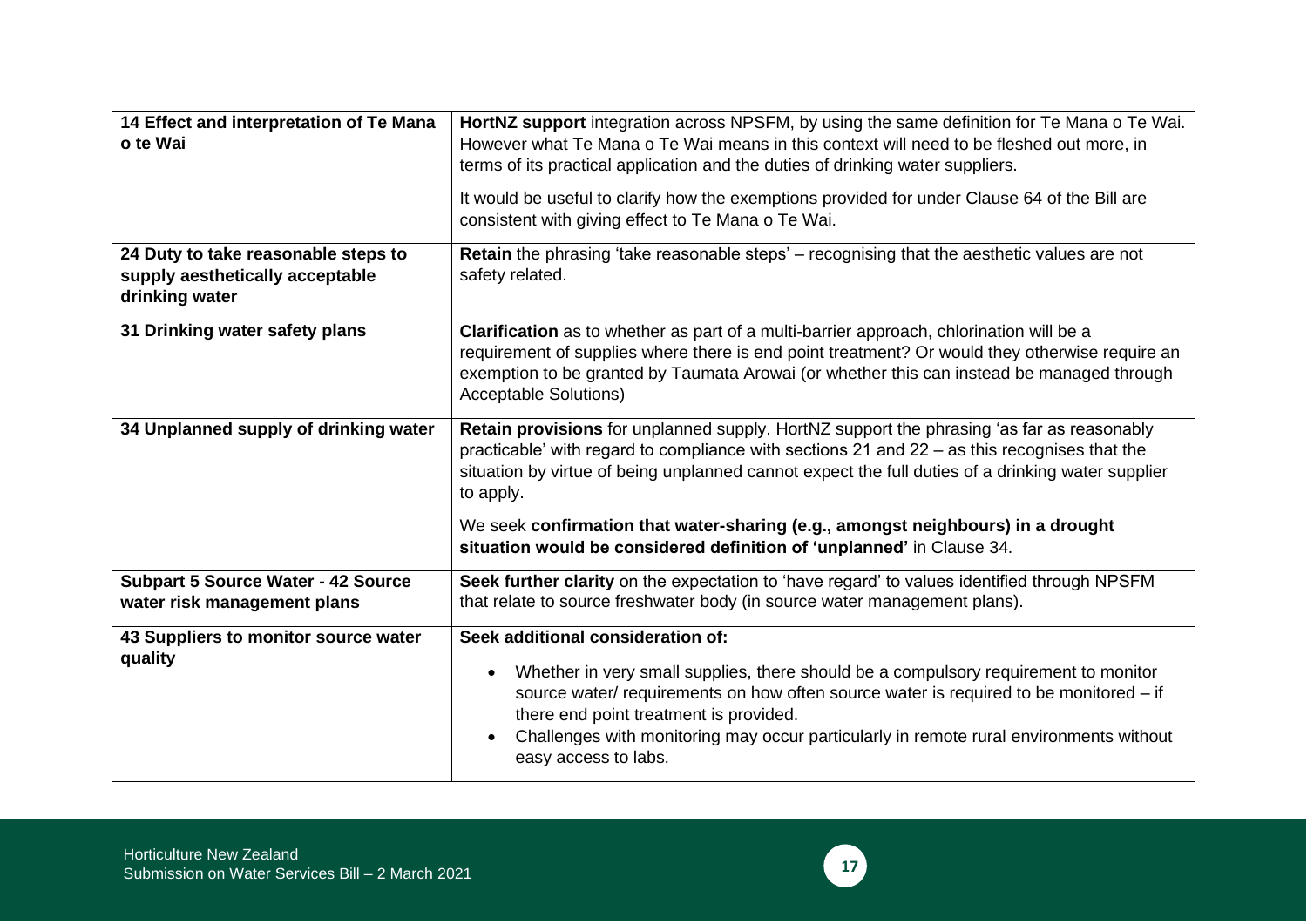| <b>Subpart 8-Exemptions to</b><br>requirements on drinking water<br>suppliers                               | Include in the Bill/Act, or regulations under the Act, detail on the process for seeking/<br>establishing exemptions.                                                                                                                                                                                                                                                                                                                                                                                                                                                        |
|-------------------------------------------------------------------------------------------------------------|------------------------------------------------------------------------------------------------------------------------------------------------------------------------------------------------------------------------------------------------------------------------------------------------------------------------------------------------------------------------------------------------------------------------------------------------------------------------------------------------------------------------------------------------------------------------------|
| Subpart 7-Monitoring and reporting<br>on environmental performance of<br>wastewater and stormwater networks | <b>HortNZ support</b> Taumata Arowai's proposed stormwater and wastewater functions.                                                                                                                                                                                                                                                                                                                                                                                                                                                                                         |
| Schedule 1 Transitional, savings, and<br>related provisions                                                 | Amend the date for registration with Taumata Arowai for unregistered suppliers (i.e those that<br>have not required registration under the existing regulations) to 24 months, to enable more<br>time for the necessary systems and support to be established.<br>Seek additional clarity regarding obligations relating to other matters in the Bill during<br><b>transition</b> – other than drinking water supply plans – during the transitional period. E.g. are<br>drinking water suppliers (of less than 500) required to undertaken monitoring in the first 5 years? |
| <b>Amendments to Resource Management</b><br>Act 1991 (New section 104G)                                     | Seek clarify regarding the relationship between new drinking water supplies and the<br>renewal of consents for existing activities, that have the potential to impact on drinking water<br>supplies.                                                                                                                                                                                                                                                                                                                                                                         |

#### **Comments on the framework and implementation of the Act:**

In many ways the precise impact of the Bill is uncertain until such time as Taumata Arowai formally consults on/publishes compliance rules, acceptable solutions, templates etc. However, we do wish to highlight is that it is important that requirements on drinking water suppliers under the eventual Act (and associated rules, regulations, acceptable solutions that will be developed) must be proportionate to the scale and level of risk, such that it is not unfeasible to supply water on their properties.

For rural areas where there is not a local authority reticulated network, unreasonably onerous requirements could have detrimental impacts. It is important that there is a common-sense, capacity building approach taken by Taumata Arowai.

• Ensure there are templates for Drinking Water Safety Plans and Source Water Risk Management Plans.